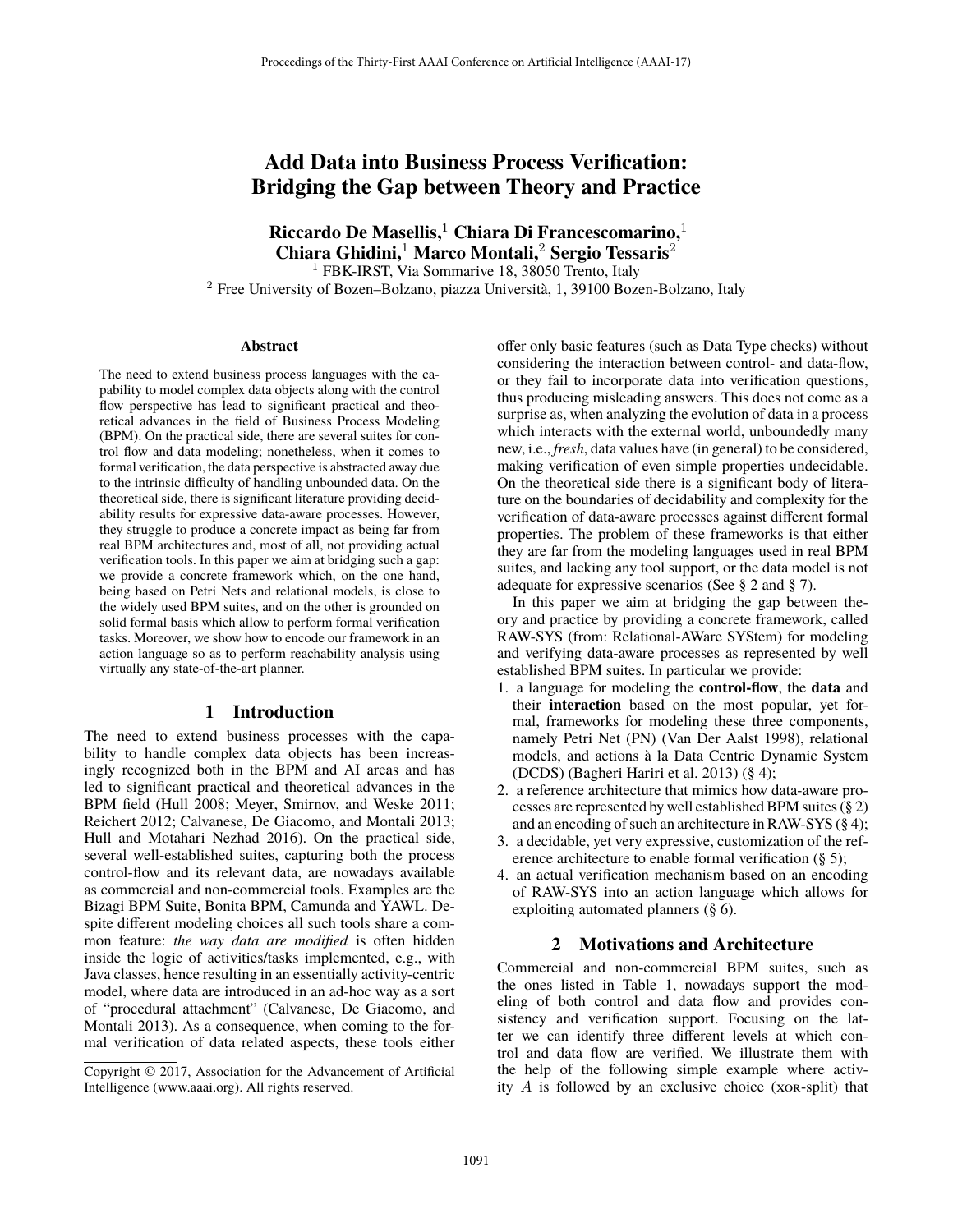| Tool    | Workflow    | Data        | Data            | Formal              |  |
|---------|-------------|-------------|-----------------|---------------------|--|
|         | Language    | Model       | <b>Handling</b> | <b>Verification</b> |  |
| Bonita  | <b>BPMN</b> | ER          | global, local   | <b>None</b>         |  |
| Bizagi  | <b>BPMN</b> | <b>ER</b>   | global, local   | <b>None</b>         |  |
| YAWL.   | YAWL        | XMLschema   | global, local   | (1)                 |  |
| Camunda | <b>BPMN</b> | <b>None</b> | global, local   | <b>None</b>         |  |

Table 1: Tool analysis

leads the process either to terminate or to re-execute A.



Activity  $A$  modifies data by setting relation  $R$  to be equal to S and the xor-split requires conditions (on data) to be specified on each outgoing flow: specifically, whether there is a common tuple to both  $R$  and  $S$ , if they are not empty. At level (1) verification focuses only on the control flow. In this case the process is considered *sound* as one path exists that leads to termination. At level (2) verification takes into account also the conditions on arcs, e.g., checking whether they are satisfiable. Again the process is considered *sound*. At level (3) verification takes also into account the effects of activities on data: only in this case we can conclude that the process never terminates, as all tuples in S are also in R.

Although the process never terminates, when verified by existing BPM suites such as Bizagi<sup>1</sup> or YAWL (ter Hofstede et al. 2010), this critical issue is not revealed. Indeed YAWL offers verification features limited to the control flow (i.e., at level (1)) and thus it wrongly reports that such a process can always reach the termination state. All other tools in Table 1 instead only offer a simulation environment (i.e., no formal verification) that checks whether the process passes through all the sequence flows, without taking into account data.

> Moving from actual tools to existing theoretical frameworks the situation improves (see Table 2). Colored Petri Nets (CPN) and exten-

| Framework          | Form. Verif. |  |
|--------------------|--------------|--|
| <b>CPN</b>         | K5.          |  |
| Conceptual WF-Nets | -65          |  |
| <b>DCDS</b>        |              |  |

Table 2: Framework analysis

sions of Workflow-Nets (WF-Nets) (Sidorova, Stahl, and Trcka 2011) can offer verification support that take into account both conditions on labels and some interaction between activities and data. Nonetheless these frameworks suffer of two problems: first, they do rely on an explicit data model but rather encode data within the Net thus making difficult to model tools which are mostly based on a relational data model; second, decidability is guaranteed only by strongly limiting the number of colors/types (CPNs) or abstracting from actual values (WF-Nets) (see § 7). For the above reasons, they offer a restricted form of  $(3)$ , whence  $(3^-)$ , thus posing a serious limitation to process execution which often need unboundedly many new, i.e., *fresh*, data values. Conversely, Data Centric Dynamic System (DCDS) does offer - from a theoretical point of view - a more expressive, yet decidable, reference framework. Thus one may think to provide a

Task *<sup>i</sup> o* local Case Task *<sup>i</sup> o* local Case read **the global** write *i* **i i** *i i i i i i i i i i i i i i i i i i i i i i i i i i i i i i i i i i i o* local Case

Figure 1: RAW-SYS architecture.

specific encoding from each BPM tools to DCDS, in order to perform verification al level (3). Such a solution is however not practical for (at least) two important reasons: on the one hand the formalization of control and data flow in DCDS is provided in terms of a STRIP-like language that is extremely abstract and far from the languages and system architectures used in BPM suites, and on the other hand DCDSs do not have any tool support to concretely perform verification.

This analysis has motivated us towards the introduction of RAW-SYS, a new framework for modeling and verifying data-aware processes as represented by well established BPM suites. To do that RAW-SYS is based on two basic pillars: first, a **conceptual model** close to the ones used by BPM suites and, at the same time, amenable to formal verification; second, a **system architecture** that mimics the way BPM suites deal with processes executions and data.

Concerning the conceptual model, we define RAW-SYS on top of three reference components: *(i)* Petri Net (PN), for specifying the process control-flow; *(ii)* relational models with expressive constraints for describing data; and *(iii)* actions à la DCDS for expressing the interaction between control-flow and data. These components are, undoubtably, among the most popular formal frameworks available in literature. Also, as we can observe in Table 1, PNs and relational models act as suitable formal models for the specific workflows and data models used by BPM suites<sup>2</sup>.

Concerning the system architecture, we adopt the one illustrated in Fig. 1. As the majority of BPM suites, we allow for both modeling and executing process (and data) instances. Therefore, we distinguish the intensional level /schema of a RAW-SYS system which we call *model*, from the extensional level/instance, called *snapshot*, which captures the status of the system at a certain time. From a high-level perspective, a RAW-SYS model is made up by a data store and a set of process models. Following a common practice in BPM suites (see column Data Handling in Table 1), the data store is structured in a *global data store*, that is a standard relational database schema with integrity constraints common to all process models and a *local data store*, which is again a full-fledged relational database schema, defined within a single process model. At runtime processes are instantiated in a number of *cases*. Thus a snapshot contains all cases active in a certain moment of time. Note that each case creates an instantiation of the local data store private to the case itself, which is hence used to keep auxiliary information that are

<sup>1</sup>http://www.bizagi.com/

<sup>2</sup>For the usage of PNs to provide a formal semantics of BPMN see (Dijkman, Dumas, and Ouyang 2008); for the integration of XML schemas with relational database systems see (Kappel, Kapsammer, and Retschitzegger 2004).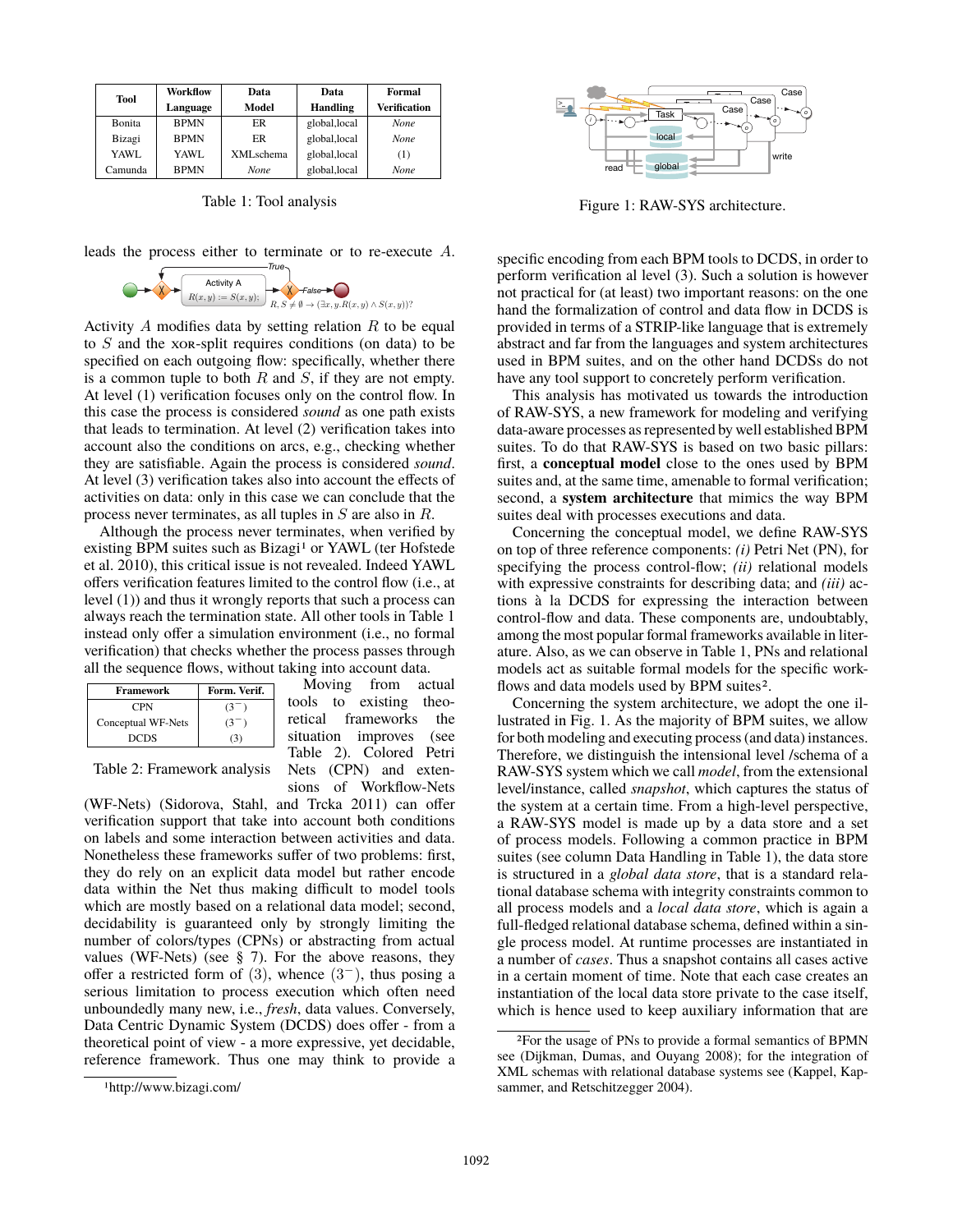of interest only as long as the case is active. Conversely, the global data store provides the "stable" memory of the company, and can be accessed by every case. Note also that tasks can interact with external (human or system) agents and the interaction can result in modifying data, including the injection of new, fresh data into the system (e.g, think of a user filling a form with arbitrary data).

We conclude this section presenting a reimbursement (**RB**) example used throughput the paper to illustrate our work.

**Example 1** *Company* GoodsKit *is equipped with an informative system which manages, among others, the employees' reimbursement procedure (***RB***) for their business trips. At runtime, the system deploys an architecture as in Fig. 1 where each process is instantiated by a number of cases. E.g., an* **RB** *case deals with the trip reimbursement of employee* john *to* NewYork*. As customary, data are contained in a global and a local component: an example of local variable is one that maintains the status of the request.*

# **3 The Workflow Nets modeling language**

Petri Nets (PNs) is a widely-known language for modeling distributed systems that has become the de-facto standard for the formal representation of (the control-flow of) business processes (van der Aalst and Stahl 2011). Structurally, a PN is a directed bipartite graph with two node types, called *places* and *transitions*, connected via directed arcs. Connections between two nodes of the same type are not allowed.

**Definition 1 (Petri Net)** *A* Petri Net *is a triple*  $\langle P, T, F \rangle$ *where* P *is a set of* places*;* T *is a set of* transitions*, such that*  $P \cap T = \emptyset$ *;*  $F \subseteq (P \times T) \cup (T \times P)$  *is the flow relation describing the "arcs" connecting places and transitions.*

The *preset* of a transition  $t$  is the set of its input places:  $\bullet$ *t* = { $p \in P \mid (p, t) \in F$ }. The *postset* of *t* is the set of its output places:  $t^{\bullet} = \{ p \in P \mid (t, p) \in F \}$ . Intuitively, places represent states/conditions associated to threads (i.e., *tokens*) dynamically moving through the PN, whereas transitions represent atomic tasks/operations used to evolve such tokens from one state to another. To characterize the global configuration of the system, tokens are distributed over places. Technically, this is done by *marking* the net, where a marking is a total mapping  $M : P \mapsto \mathbb{N}$  indicating how many tokens are present in each place of the PN.

PNs come with a graphical notation where places are represented by circles, transitions by rectangles, and tokens by full dots within places. Fig. 2 depicts a PN with a marking  $M(p_0) =$ 2,  $M(p_1)=0$ ,  $M(p_2)=1$ . The preset and poset of t are  $\{p_0, p_1\}$  and



Figure 2: A PN.

 $\{p_2\}$ , respectively. The idea of using PNs to model processes starts from the observation that business processes are basically ordered set of tasks. Thus they can be mapped onto a PN in the following way: tasks are modeled by transitions and precedence relations are modeled by places. However, processes have specific characteristics: they have a clear starting and completion state, with control-flows connecting such two extreme points. This observation resulted in the definition of workflow nets (WF-nets) (Van Der Aalst 1998).

**Definition 2 (WF-net)** *A Petri net*  $\langle P, T, F \rangle$  *is a WF-net if it has a single source place* i*, a single sink place* o*, and every place/transition is on a path from* i *to* o*, i.e., for all*  $n \in P \cup T$ ,  $(i, n) \in F^*$  *and*  $(n, o) \in F^*$ *, where*  $F^*$  *is the reflexive transitive closure of* F*.*

**Example 2** *The WF-net modeling the* **RB** *control-flow is:*

$$
(i) \rightarrow \text{reviewReg} \rightarrow (p_0) \rightarrow \text{fillReimb} \rightarrow (p_1) \rightarrow \text{review} \rightarrow (q_2) \rightarrow \text{rev} \rightarrow (q_3) \rightarrow \text{relb} \rightarrow (q_4) \rightarrow \text{relb} \rightarrow (q_5) \rightarrow \text{relb} \rightarrow (q_6) \rightarrow \text{relb}
$$

*At the start of the process a request is examined. If it is not approved the process terminates; if it is approved, the employee can fill a reimbursement which will be then reviewed before termination. The no-op transition is needed to prevent connections between nodes of the same type.*

The semantics of a PN (thus also of a WF-net), and in particular the notion of *valid firing*, defines how transitions route tokens trough the net so that they correspond to a process execution. A firing of a transition  $t \in T$  from M to M' is *valid*, in symbols  $M \xrightarrow{t_0} M'$ , iff (i) t is enabled in M, i.e.,  ${p \in P \mid M(p) > 0} \supset \mathbf{P}t$ ; and (ii) the marking M' satisfies the property that for every  $p \in P$ :  $M'(p) = M(p) - 1$ if  $p \in \mathbf{P}$   $\mathbf{t} \setminus t^{\bullet}$ ;  $M'(p) = M(p) + 1$  if  $p \in t^{\bullet} \setminus t^{\bullet}t$  and  $M'(p) = M(p)$  otherwise.

A *case* of a WF-Net is a sequence of valid firings  $M_0 \stackrel{t_1}{\rightarrow}$  $M_1, M_1 \stackrel{t_2}{\rightarrow} M_2, \ldots, M_{k-1} \stackrel{t_k}{\rightarrow} M_k$  where  $M_0$  is the marking with a single token in i. We sat that a WF-Net *reaches* a marking M if there exists a finite sequence  $t_1, \ldots, t_k$  of transitions such that  $M_0 \stackrel{t_1}{\rightarrow} M_1, \ldots, M_{k-1} \stackrel{t_k}{\rightarrow} M$ .

The number of tokens flowing through a PN is usually subject to a maximum threshold that is never exceeded. PNs enjoying this property are called "safe".

**Definition 3 (**k**-safeness)** *A marking of a PN is* k*-safe if it assigns no more than* k *tokens to each place. A PN is* k*-safe if the initial marking* M0*, and all markings reachable from* M0*, are* k*-safe.*

# **4 The RAW-SYS Framework**

We start the formal presentation from the data stores. We fix once and for all a countably infinite set of constants  $\Delta$  to be used as domain and we observe that technically there is no difference between the global and local data stores.

**Definition 4 (Data store)** *A (local or global) data store is a tuple*  $\mathcal{D} = \langle \mathcal{R}, \mathcal{C}, \mathcal{I}_0 \rangle$ *, where:* 

- *•* R *is a* database schema*, i.e., a set of relation schemas;*
- *•* <sup>C</sup> *is a set of* safe range FO-constraints*<sup>3</sup> over* <sup>R</sup>*, capturing the real-world constraints of the application domain;*
- $\mathcal{I}_0$  *is the* initial database instance *of*  $\mathcal{D}$ *, i.e., a data store instance conforming to* R*, satisfying the constraints* C*, and made of values in* Δ*.*

**Example 3** *Due to lack of space, we present some relations of the* **RB** *local data store only (underlined attributes are primary keys): CurrReq*(*empl*, *dest*, *st*) *listing the employee that requested a reimbursement, the trip destination and the*

<sup>3</sup>This is standard. Recall that relational algebra is safe range by construction.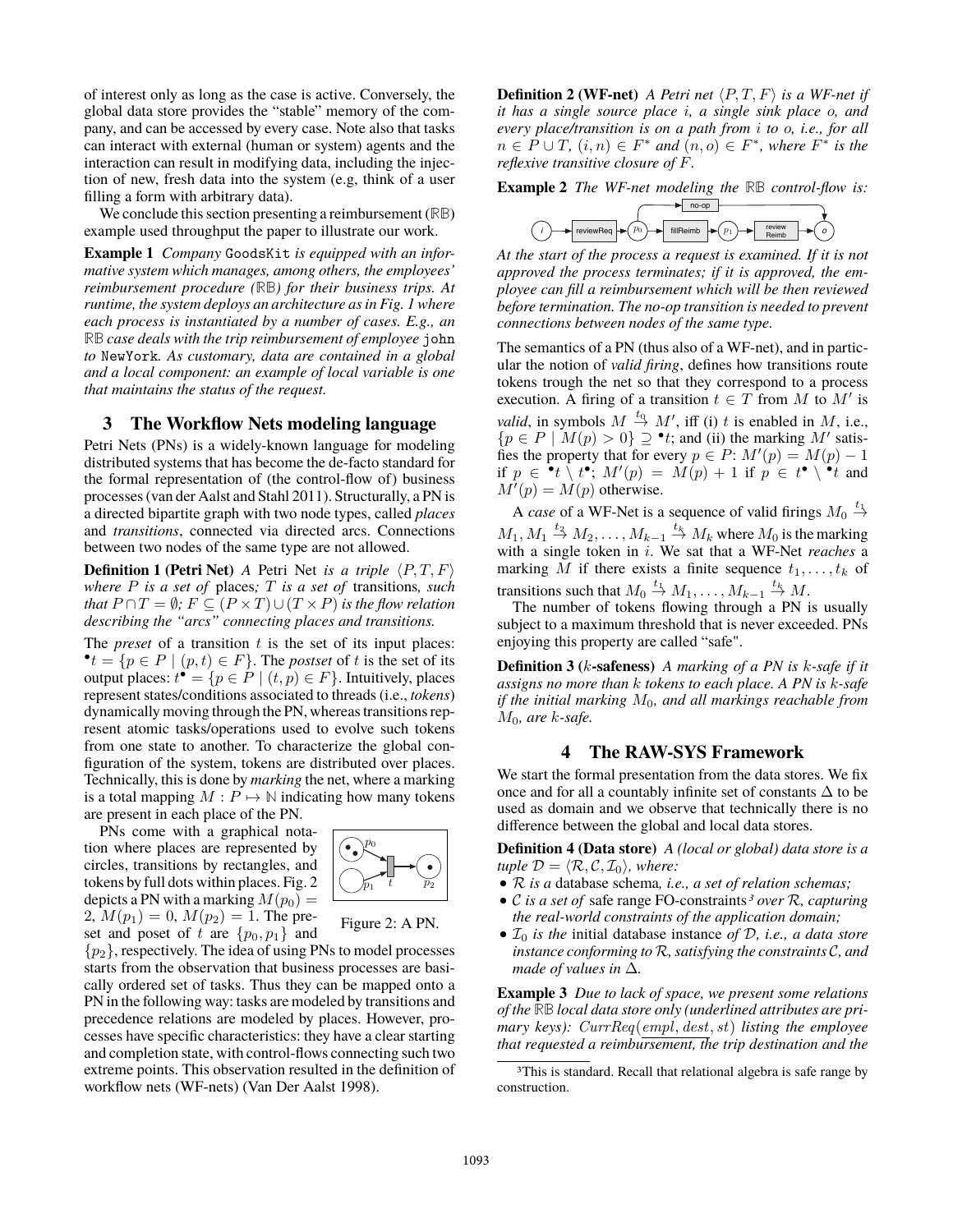*status of the request and TrvlMax* (*ma*) *containing the maximum amount estimated by the travels office for the trip.*

We now move to processes, which are modeled in a prescriptive fashion leveraging standard WF-nets, but we notably enrich them with data. We call the resulting nets Relational-AWare workflow nets (*RAW-nets*). Intuitively, RAW-nets are standard WF-nets equipped with a (local) data store as in Definition 4. We concentrate on 1-safe nets, which generalize the class of *structured workflows* and are the basis for best practices in process modeling (Kiepuszewski, ter Hofstede, and Bussler 2013). It is important to notice that our approach can be seamlessly generalized to other classes of Petri nets, as long as it is guaranteed that they are  $k$ -safe. This reflects the fact that the process control-flow is welldefined. Also, transitions are data-aware: their execution is guarded by queries over the local and global data store, and their effects update the local and the global data store.

**Definition 5 (Relational-aware WF-net)** *A RAW-net over a global data store*  $\mathcal{D}_{\mathcal{G}}$  *is a tuple*  $\langle \mathcal{D}, P, T, F, \mathcal{F}, \mathcal{A}, \mathcal{G} \rangle$  *where:* 

- *D* is the process local data store (as in Def. 4) with  $\mathcal{I}_0 = \emptyset$ ;
- $\langle P, T, F \rangle$  *is a WF-net;*
- *•* F *is a function that associates each transition with a finite set of* functions  $from \bigcup_{n\geq 0} (\Delta^n \mapsto \Delta)$ *, each representing the interface to a (nondeterministic)* external service*;*
- *•* <sup>A</sup> *is a function that associates each transition* <sup>t</sup> *with an* action *(see later);*
- *•* G *is a function that associates each transition with a safe range query over*  $\mathcal{D} \cup \mathcal{D}_{\mathcal{G}}$  *(the guard).*

*Transition actions may include parameters (see later): in that case the guard free variables must match the parameters of the corresponding tasks.*

Among the many different data interaction formalisms existing in the literature, we adopt the approach in (Bagheri Hariri et al. 2013; Montali and Calvanese 2016), which allows us to express virtually any pattern of update, including CRUD operations over the data stores, but also bulk operations that simultaneously manipulate large portions of the data store at once. Intuitively, an *action* is described by a set of add and remove operations on data store instances "conditioned" by a domain independent query. More formally an action  $\text{ACT}(p_1,\ldots,p_n)$ :  $\{e_1,\ldots,e_m\}$  is characterized by: *(i)* the name ACT; *(ii)* a list of parameters  $\vec{p} = p_1, \dots, p_n$  and  $(iii)$  a set of effect  $e_1, \ldots, e_m$ . The parameters are substituted with actual values  $\frac{1}{d}$  when the action is invoked. Such values are every answer of of the corresponding guard query given by  $G$  on the local and/or global data source. Each effect  $e_i$ is of the form:  $Q(\vec{p}, \vec{x}) \leadsto \vec{a}$  **add**  $A(\vec{p}, \vec{x}, \vec{y})$  **del**  $D(\vec{p}, \vec{x})$  where Q is a domain independent query over a data schema with open variables  $\vec{x}$ , while A and D are sets of facts over (possibly another) schema. Intuitively,  $Q$  is used to select some values (its answers) that are then used to add and/or remove facts. Notice that added facts A may include Skolem terms  $\bar{y}$ that model the interaction with external services: at runtime Skolem terms are substituted by the value returned by issuing the corresponding service call given by  $\mathcal F$ . Some of those services can be guaranteed to return fresh values (i.e. constants not included in the active domain) and this is essential

to enable the creation of new objects via new identifiers. The effects  $e_i$  are assumed to take place simultaneously.<sup>4</sup>

**Example 4** *We now show a simple action of the running scenario. Activity reviewRequest examines the employee's request to leave for a business trip and evaluates the maximum reimbursable amount. The (only) effect of the corresponding action rvwReq*() *(with no parameters) is specified as:*

> $Currenteq(e, d, s) \rightarrow$  $del \$  \left\{Currenteq(e, d, s)\right\}  $add{ \} CurReg(e, d, \textbf{status})), TrvMax(\textbf{ma}()) \}$

*In order to update the request status, the tuple representing the current travel request in CurrReq must be first deleted and then added with the new status (recall that additions have higher priority than deletions). Query CurrReq*(e, d, s) *selects such a tuple, effect del*{*CurrReq*(e, d, s)} *deletes it while*  $add$ {  $CurrReg(e, d, status())$ } *adds the same tuple but with a new value for the status. Also, the value of the max reimbursable amount is added by the fact TrvlMaxAmnt*(**ma**())*. We use of functions* **status**() *and* **ma**() *to model unknown values coming from the external environment, in our case the company travels office5.*

The valid firing of a transition  $-$  in addition to the usual marking conditions on the input places, as specified by the RAW-net – is conditioned by the satisfiability of the guard and the successful application of the action. Note that an action might be unsuccessful because of a violation of a constraint in the local data store.

Finally, a RAW-SYS model simply incorporates the global data store together with a set of processes:

**Definition 6 (RAW-SYS model)** *A RAW-SYS model is a tuple*  $\langle \mathcal{D}_G, \mathcal{W} \rangle$  *where:* 

- *•* D<sup>G</sup> *is a global data store as in Definition 4;*
- *•* W *is a set of RAW-nets as in Definition 5 over the global data schema* DG*.*

Semantics is provided in term of global states (*snapshots*) that include the set of all active cases as well as the instance of the global data store.

**Definition 7 (RAW-SYS snapshot)** *A snapshot* s *of a RAW-SYS model*  $\langle \mathcal{D}_G, \mathcal{W} \rangle$  *is a tuple*  $\langle \mathcal{I}_S, \mathcal{K} \rangle$  *where:* 

- $\mathcal{I}_S$  *is an instance of the global data store*  $\mathcal{D}_G$ *;*
- K is a set of cases, i.e., tuples  $\langle w,(M,I) \rangle$  where  $w \in \mathcal{W}$ *and* (M, I) *represents the state of the RAW-net* w*, namely its marking* M *and the instance* I *of its local data store.*

The behavior of the system is described by means of all the possible sequences of snapshots evolving from the initial one. The initial snapshot  $s_0$  has an empty set of cases (none of the processes is active), and the global instance  $\mathcal{I}_0$  specified, i.e.,  $s_0 = \langle \mathcal{I}_0, \emptyset \rangle$ . It is worth noting that, due to the presence of external service calls and also due to the possibility of nondeterministically spawning new process cases, the execution semantics of a RAW-SYS needs in general to account for an

<sup>4</sup>As in STRIPS, additions have higher priority than deletions.

<sup>5</sup>If we require a function to return a value from a given set, e.g., **status**() from {accp, rejc}, it is enough to include a foreign key constraint to an auxiliary relation containing accp and rejc.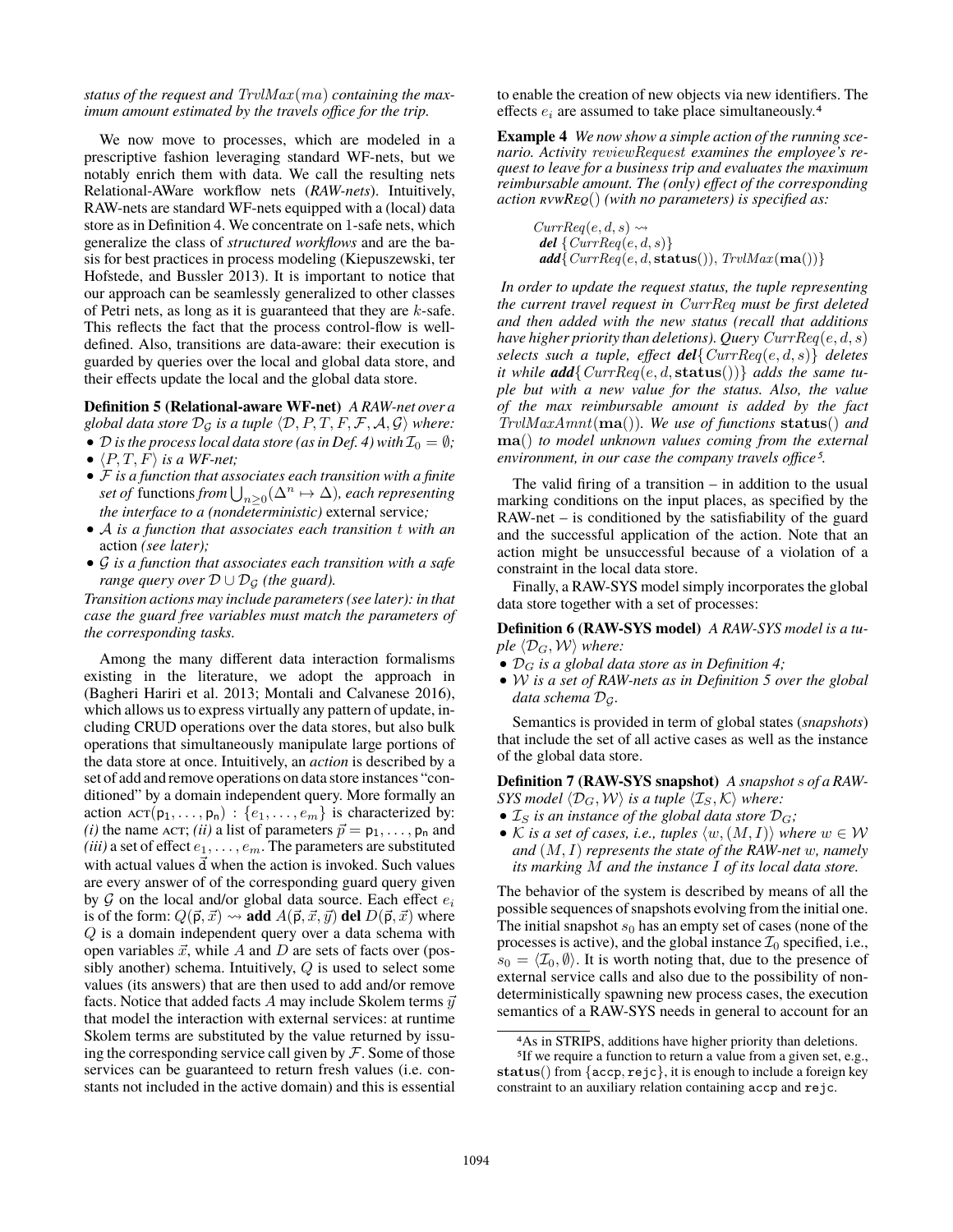infinite number of states, as well as truly infinite runs that may visit infinitely many different data store instances.

Sequences of valid snapshots are defined according to two types of transitions that makes the system evolve nondeterministically. In what follows we assume the current snapshot to be  $s = \langle \mathcal{I}_S, \mathcal{K} \rangle$ .

**Creation of a new case**: A new case  $\langle w,(M_0,I_0)\rangle$  of process  $w \in W$  is created, where  $M_0$  is the initial marking and local data store instance  $I_0$  is empty. The global data store is untouched: the new snapshot is therefore  $s' = \langle \mathcal{I}_S, \mathcal{K}' \rangle$  with  $\mathcal{K}' = \mathcal{K} \cup \{\langle w, (M_0, \emptyset) \rangle\}.$ 

**Case firing**: one of the transitions  $t \in T$  of an active case  $\langle w, (M, I) \rangle \in \mathcal{K}$  with  $w = \langle \mathcal{D}, P, T, F, \mathcal{F}, \mathcal{A}, \mathcal{G} \rangle$  can be executed by picking a suitable parameters substitution  $\vec{d}$  from the answers of query  $\mathcal{G}(t)$  evaluated on  $\mathcal{I}_S \cup I$  and for the involved service calls  $\mathcal{F}(t)$ . The corresponding action  $\mathcal{A}(t)$ with actual parameters  $\dot{d}$  is fired and possibly updates the local data store instance from  $I$  to  $I'$  and the global data store from  $\mathcal{I}_S$  to  $\mathcal{I}'_S$ . Also the net marking is updated to  $M'$ , and we distinguish two cases:

- *(i)* if  $M'$  is a final marking for  $w$ , then the process terminated and it is removed from the set of active cases, resulting in a new snapshot  $s' = \langle \mathcal{I}'_S, \mathcal{I}_A, \mathcal{K}' \rangle$  with  $\mathcal{K}' = \mathcal{K} \setminus \{\langle w, (M, I) \rangle\};$
- (*ii*) otherwise the new snapshot is  $s' = \langle \mathcal{I}'_S, \mathcal{I}_A, \mathcal{K}' \rangle$  with  $\mathcal{K}' = \mathcal{K} \setminus \{ \langle w, (M, I) \rangle \} \cup \{ \langle w, (M', I') \rangle \}.$

Notice that in both cases, if  $I'$  or  $\mathcal{I}'_S$  are not legal instances for  $\mathcal D$  or  $\mathcal D_G$ , i.e., they do not satisfy the integrity constraints, then the transition cannot be fired.

#### **5 Verification of RAW-SYS models**

We now consider verification of RAW-SYS models, focusing on fundamental dynamic properties such as reachability as well as model checking against first-order temporal logics. In our setting, reachability amounts to check whether there exists a run of the RAW-SYS under study that starts from the initial state and eventually achieve a state whose data satisfy a boolean query of interest. Since the execution semantics of RAW-SYS gives raise to an infinite-state transition system, verification is much more challenging than in the conventional, finite-state setting (Calvanese, De Giacomo, and Montali 2013). In particular, even the most basic forms of reachability are highly undecidable in the general case. We hence exploit reachability as a test for isolating classes of RAW-SYS: whenever reachability turns out to be undecidable for a class, we consider it not amenable to verification.

In this work, we rely on the notion of *state-boundedness*, which has been extensively exploited for providing strong, robust decidability conditions in a plethora of data-aware process frameworks (Belardinelli, Lomuscio, and Patrizi 2012; Bagheri Hariri et al. 2013; De Giacomo, Lesperance, and Patrizi 2012). Essentially, state-boundedness requires to limit, a-priori, the number of objects that can co-exist in the same state. A state-bounded system still accepts unboundedly many different objects to appear within and across runs.

In all such previous works, there is a single, global data store, whose size is subject to the (state) bound. In our setting, there are three information sources to which such notion of

boundedness can be applied: the global data store, the local data store, and the number of running cases. We respectively call the three corresponding notions of state boundedness *global size-*, *local size-*, and *case-boundedness*. Two research questions consequently arise:*(1)*Can state-boundedness help towards decidability of verification over RAW-SYSs? *(2)* If so, which of the information sources must necessarily be bounded towards decidability?

**Undecidability.** We attack the second research question, showing that as soon as one the RAW-SYS information sources is not size-bounded, reachability of a query constituted by an atomic proposition is undecidable even when the modeling elements of the framework are severely restricted. More specifically, we consider a class of RAW-SYS called *isolated*:  $\langle \mathcal{D}_G, \mathcal{W} \rangle$  is *isolated* if every RAW-net w in  $W$  satisfies the following two conditions:

1. w has the following shape:



where inner( $w$ ) is a workflow net.

2. All guards and actions attached to inner(w) refer only to the local data store of the RAW-net (i.e., they do not read, nor write,  $\mathcal{D}_G$ ).

Intuitively, in an isolated system each case interacts with the global data store only when it is created, for initializing the local data store, or when it completes its execution, for determining which local data have to be persistently stored. All other guards and actions only operate over the local data store, thus limiting the interactions with the other, simultaneously running, cases.

We report in the following the results for each of the three dimensions of state-boundedness: isolated RAW-SYSs where no bound is imposed on the local data stores, on the global data stores and on cases. The proofs of the first two theorems are by reduction from the halting problem for deterministic two-counter machines (2CMs), well-known to be undecidable, which can be simulated by isolated global size- (localsize) and case-bounded RAW-SYSs. The proof of the third theorem requires instead a more convoluted approach.

**Theorem 1** *Checking reachability of an atomic proposition is undecidable over isolated, global size-bounded and casebounded RAW-SYSs, where: (i) the global data store contains only propositions; (ii) there is only one RAW-net equipped with a local data store constituted by two unary relations; (iii) there is at most one running case.*

**Proof 1 (Proof Sketch)** The proof is by reduction from the halting problem for deterministic, two-counter machines (2CMs), well-known to be undecidable (Minsky 1967).

We fix a simple, isolated RAW-SYS  $S$  with the following features: *(i)* the global data source contains only a single proposition *Hit* used as a flag; *(ii)* the single RAW-net w of <sup>S</sup> has a data store equipped with two unary relations *<sup>C</sup>*<sup>1</sup> and *C*2. Net w has a init transition that lets only one single token flow into the internal isolated workflow net, and a finalize transition that raises the *Hit* flag in the global store. The internal workflow net inner(w), in turn, encodes a  $2CM$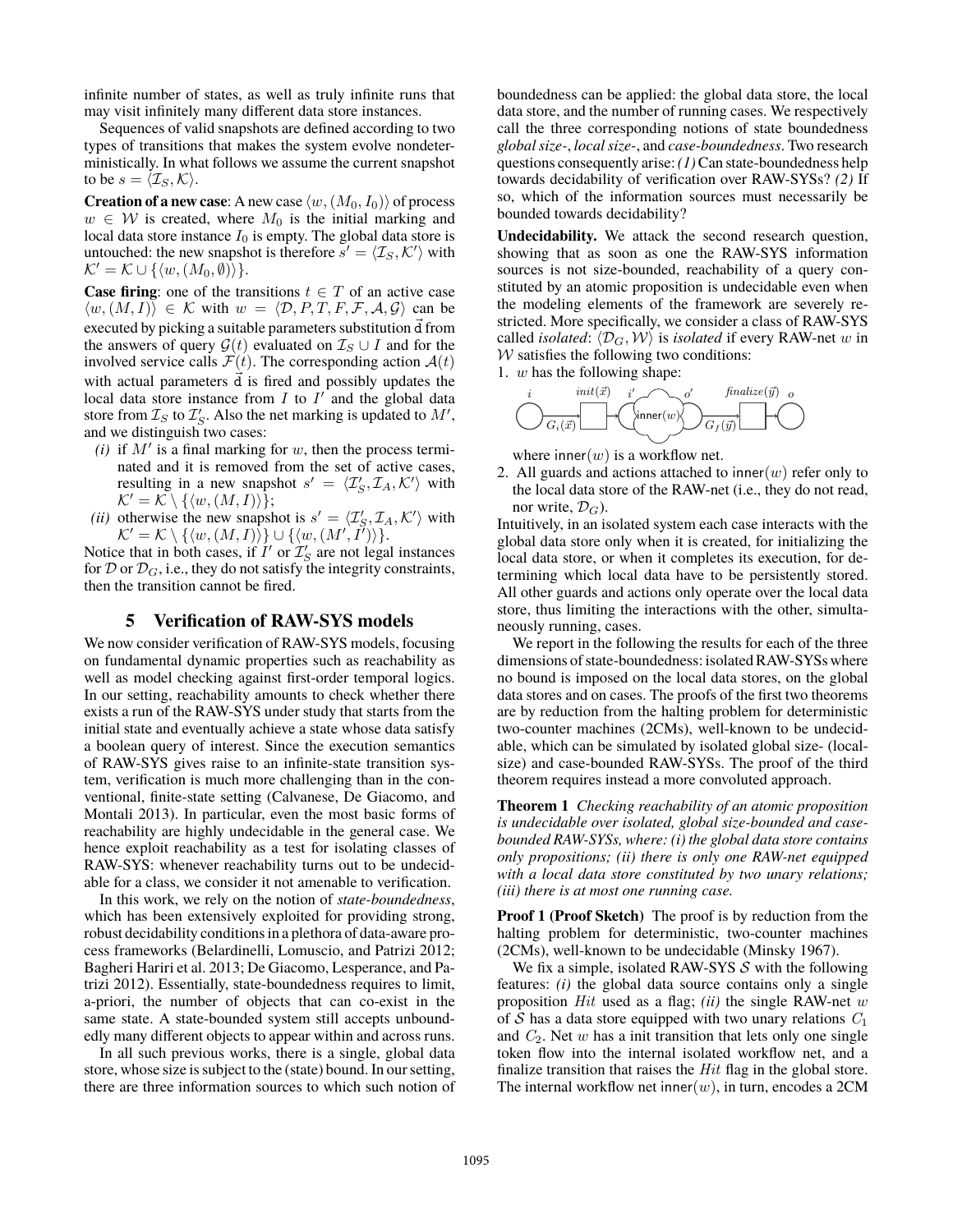as follows. The instruction identifiers of the 2CM become places of inner $(w)$ , where the first instruction corresponds to the input place of inner(w), and the halting state of the 2CM corresponds to its output place. The values of the two counters correspond to the size of the extensions of the two relations  $C_1$  and  $C_2$ , which are initially empty. In this light, increment and conditional decrement of the first counter are simulated as follows:

• An increment operation " $k_1$  :  $c_1$ ++; goto  $k_2$ " is simulated in inner( $w$ ) by the net fragment below where  $inc_{k_1,k_2}()$  : {*true*  $\rightsquigarrow$  **add**{ $C_1(\underline{\textbf{newval}}())$ }} injects a new value in  $C_1$  through the fresh service call  $\mathbf{newval}()$ .



• A conditional decrement operation " $k_3$ : if  $c_1 = 0$  then got o  $k_4$ : else got o  $k_5$ " is in $c_1 == 0$  then goto  $k_4$ ; else goto  $k_5$ " is in-<br>stead simulated using the net fragment below stead simulated using the net fragment below.



The left branch captures the case where the counter is 0, which only requires to update the program counter, and in fact  $noop_{k_3,k_4}$  (): {}. The right branch captures the case where the counter is positive, and must consequently decrease by one unit. This is captured by guard  $C_1(x)$ , which nondeterministically picks an element from  $C_1$ , and by the related action  $dec_{k_3,k_4}(x)$ : {*true*  $\leadsto$  **del**{ $C_1(x)$ }}, which removes it. Similar structures are used to simulate increment and conditional decrement for counter 2. It is then easy to see that the 2CM halts if and only if <sup>S</sup> reaches a state where *Hit* holds.

**Theorem 2** *Checking reachability of an atomic proposition is undecidable over isolated, local size-bounded and case bounded RAW-SYS, where: (i) the global data store contains only propositions and two unary relations; (ii) there is only one RAW-net equipped with an empty local data store; (iii) there is at most one running case.*

**Proof 2 (Proof Sketch)** The proof is similar to that of Theorem 1, with the difference that the unary relations used to simulate the counters are now in the global data store. The global data store is also equipped with a finite set of atomic propositions, one per state of the 2CM. In a given snapshot, only one of such atomic propositions holds (modeling that the 2CM is in a certain current state). The single RAW-net has a trivial structure with an input and output places connected by a single, no-op transition. Upon creation of an instance of such a RAW-net, it is checked which of such propositions currently holds, triggering a suitable, immediate update of the current state (i.e., substituting the current proposition with the next one, in accordance to the control-state update of the 2CM), and an update on the extension of the two counter relations, with the same strategy discussed in the proof of Theorem 1.

**Theorem 3** *Checking reachability of an atomic proposition is undecidable over isolated, local and global size-bounded RAW-SYSs, where: (i) the global and local data stores contain* *only unary relations, whose extension contains at most one tuple (i.e., they act as registers); (ii) there is only one RAWnet equipped with an empty local data store; (iii) there is at most one running case.*

**Proof 3 (Proof Sketch)** This case is the trickiest as we cannot anymore exploit the same technique adopted in the previous two cases, because it is not possible anymore to exploit the local/global data store to remember the value of the two counters. Furthermore, when a certain process case becomes running, its evolution cannot be affected by that of other running cases, since it only works on its own local data.

Let  $w$  be the single RAW-net of  $S$ . The WF-net of  $w$  is again the trivial net containing a single, no-op transition. However, it is now associated to two sophisticated updates to be applied when an instance of  $w$  is created or terminates its execution,

The two counters are simulated using two "chains" of running cases, where the value of the counter is the length of the chain minus 1. The main difficulty is how to rigidly keep track of the ordering between cases in a chain, and how to properly manipulate the chain, given the fact that the information about the chain itself cannot be stored anywhere, being all the data stores bounded. We attack this problem as follows. First of all, each instance of  $w$  exposes itself via a "ticket", i.e., a unique identifier that is made explicit in the global data store (this is necessary, since the internal case identifiers are not visible). The global data store remembers the current, control-state of the 2CM by adopting the same technique as in the proof of Theorem 2. It also remembers the extreme points of the two chains (i.e., the tickets of the instances at their top/bottom).

Since the 2CM is deterministic, we can assume that each control-state has a unique successor state obtained via a counter-increment operation, or two successor states, one achieved when a counter is positive and gets decremented, the other achieved when the same counter is zero. Increment is then simulated by allowing for the creation of a new  $w$ instance only if the current control-state has an increment transition. Upon creation, the instance consumes the information about the instance that is currently at the top of the corresponding chain, remembering the corresponding ticket in a local, "previous ticket" relation. At the same time, it generates a fresh ticket identifying itself, and updates the global data store by declaring that this ticket is now at the top of the chain. This immediately simulates increment, and therefore the very same update also updates the control-state.

Decrement transitions for a counter are simulated by the termination of the running  $w$ -instance that is at the top of the corresponding chain. However, termination is not explicitly controllable in the specification: all running  $w$ -instances evolve in parallel and in isolation to each other, and consequently there is no explicit way of selecting only the instance at the top of the chain and induce its termination. To enforce this, we leverage the fact that a RAW-net case can properly terminate only if the corresponding update satisfies the constraints of the global data store. In particular, we make sure that whenever a  $w$ -instance wants to terminate, a constraint is violated if the ticket of that instance does not correspond to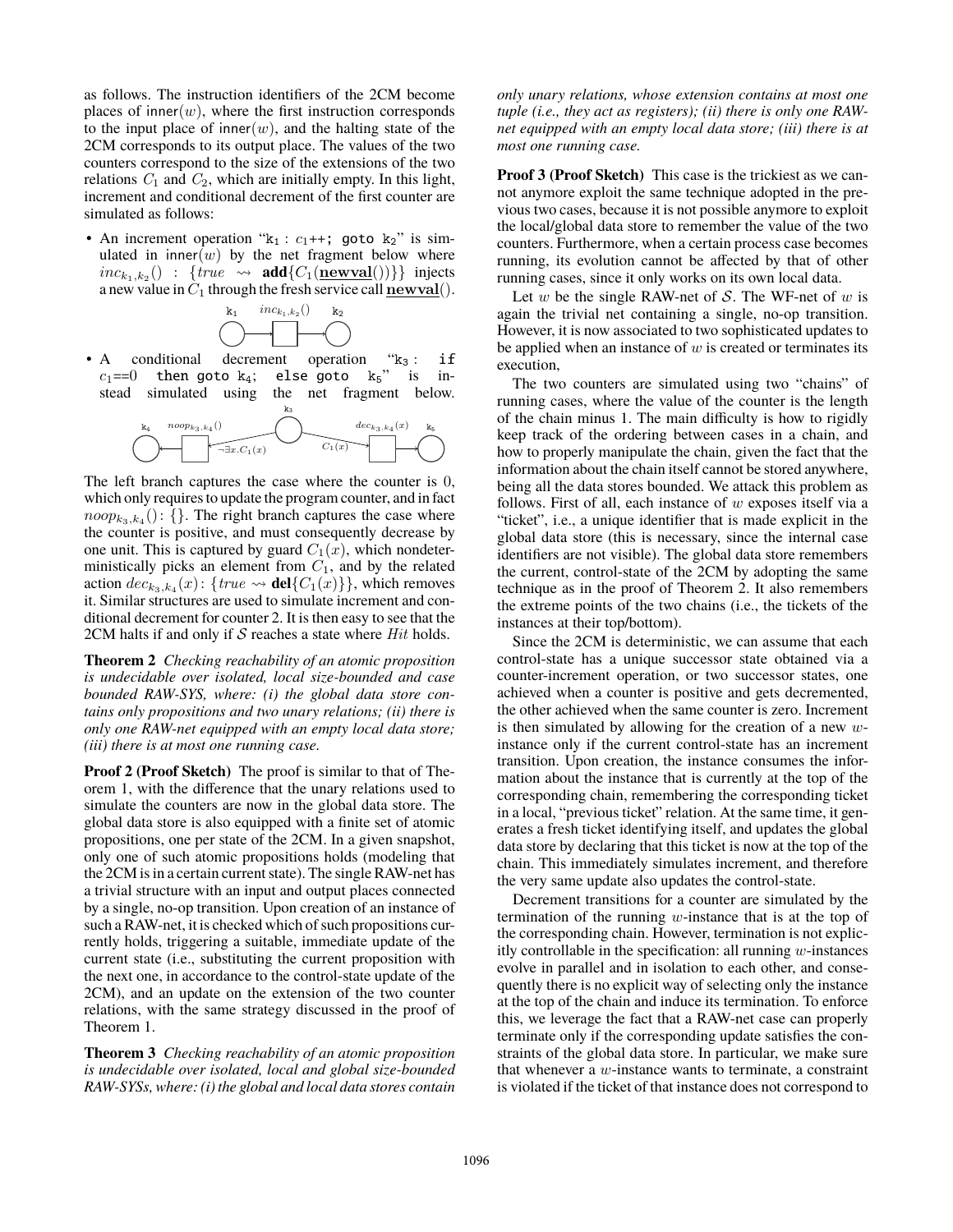that at the top of the chain. When the top-instance is picked, it successfully terminates by updating the control-state, and declaring that the top ticket is now the one store in its "previous ticket" relation.

Transitions triggered by a zero test are simulated in a similar way, discriminating them from decrement transitions by simply checking whether the selected, running  $w$ -instance is not only at the top of the chain, but also at the bottom (i.e., the chain contains only such an instance).

**Decidability for Bounded RAW-SYSs.** The undecidability results in Theorem 1–3 show that as soon as one of the three information sources has unbounded size, reachability turns out to be undecidable. We thus analyze the situation where all of them are bounded. We simply refer to such systems as *size-bounded RAW-SYSs*. We stress that such systems are by no means finite-state: they allow for storing unboundedly many data within and across system runs, provided that such data do not accumulate in the same snapshot.

For bounded RAW-SYSs, we prove the following positive result, thanks to a reduction to DCDSs.

### **Theorem 4** *Checking reachability over size-bounded RAW-SYSs is decidable in PSPACE in the size of the initial global data store.*

**Proof 4 (Proof Sketch)** The proof is done in three steps: *(1)* we provide a behavior-preserving encoding of RAW-SYSs into DCDSs; *(2)* we argue that if the input RAW-SYS is bounded, then the DCDS obtained via the encoding is statebounded in the sense of (Bagheri Hariri et al. 2013); *(3)* we formulate reachability over the input RAW-SYS as a verification problem over the corresponding DCDS - decidability is then obtained by (Bagheri Hariri et al. 2013), in which verification over state-bounded DCDSs has been shown to be decidable. The main guideline for the encoding is as follows. The DCDS data component is obtained by combining the global data store together with the local data stores. All such relations are augmented with an additional attribute that explicitly accounts for the "provenance" of each tuple, that is, the case id of the process that generated it (through actions). In addition, an accessory relation is added so as to track the control-flow state of each such instance. The dynamic component is obtained by introducing dedicated actions for the creation/dismissal of cases. In addition, each RAW-net is translated into a set of dedicated actions (one per transition in the net), following the same strategy as in (Hariri et al. 2014). The fact that the obtained DCDS is state-bounded, which is essential for decidability, derives from the size-boundedness of the input RAW-SYS, and from the fact that we focus on bounded Petri nets. As for the complexity, in general verification over state-bounded DCDSs requires to explore, in the worst-case, a number of states that is exponential in the size of the initial database. However, in the case of reachability, this exploration can be done on-the-fly, using space that is polynomial in the size of the initial data store.

Thanks to the reduction to DCDS, we also get a stronger result: RAW-SYSs can be model checked against sophisticated temporal properties expressed in a first-order variant of  $\mu$ -calculus called  $\mu$  $\mathcal{L}_p$  (Bagheri Hariri et al. 2013).

# **Corollary 1** *Verification of*  $\mu \mathcal{L}_p$  *properties over sizebounded RAW-SYSs is decidable*

We close this section by briefly discussing why sizebounded RAW-SYS are reasonable in practice. Bounding the number of simultaneously running instances can be seen as a sort of "limited resources" assumption: recalling our running example, the GoodsKit travel office has only  $n$  people taking care of reimbursement procedures, and hence, assuming each person to handle at most  $c$  cases in parallel, only  $m = n \cdot c$  RB cases can be running at the same time. Still, un unbounded number of different **RB** cases can be executed during GoodsKit life. Bounding the size of the local and global data stores reflects the fact that the progression of cases depends only on a limited, i.e., not unbounded, amount of data. As for local data stores, size-boundedness immediately applies to all practical frameworks that rely on "local variables" as case data. Concerning the global data store, *it can still be unbounded in practice*: we only require a bound on the part used to decide about the progression of currently running cases. Therefore we can easily imagine an unbounded "archival memory" that is used only for other forms of analysis, such as reporting, auditing, and mining. The unboundedness of the archival memory does not undermine our decidability results as, from the verification perspective, it can be seen as a "write-only" component.

# **6 Implementing Verification using Planning**

To support automated verification of RAW-SYS models from a practical point of view we encode the model and verification problem using the  $\mathcal C$  action language (Lifschitz 1999; Gelfond and Lifschitz 1998). We selected this language because it enables a simple and clear encoding of both the dynamic and static (i.e., data constraints) aspects of RAW-SYS; moreover there are different state of the art systems implementing it (e.g. the DLV<sup>K</sup> planner (Eiter et al. 2003)). However, the same encoding can be easily adapted to different planners and similarly expressive planning representation languages, e.g., ADL (Calvanese et al. 2016). For the sake of space constraints we will sketch the main ideas of the encoding.

States are represented by means of so called *fluents* and the dynamics of the planning domain is specified by means of *actions* and *rules*. Actions may have preconditions, and rules, defining how fluents change, may mention them. This allow rules to be used as action postconditions.

The data component is encoded using a fluent for every relation name, and the initial data instance is the planner initial state. Integrity constraints of the data model are encoded by means of denial constraints; that is, rules with  $false$  in the head. To ensure separation between different processes, each relation includes an additional attribute holding the process id and queries and constraints are modified in such a way that processes can only access local data, i.e., tuples marked with the corresponding process id. Processes control-flow, defined by means of workflow nets, is encoded using an additional fluent (mrk) representing the *marking* (similar to what done in (Di Francescomarino et al. 2015)).

A case transition associated to a guard/action pair are encoded with  $(i)$  a  $C$  action having the guard and the specific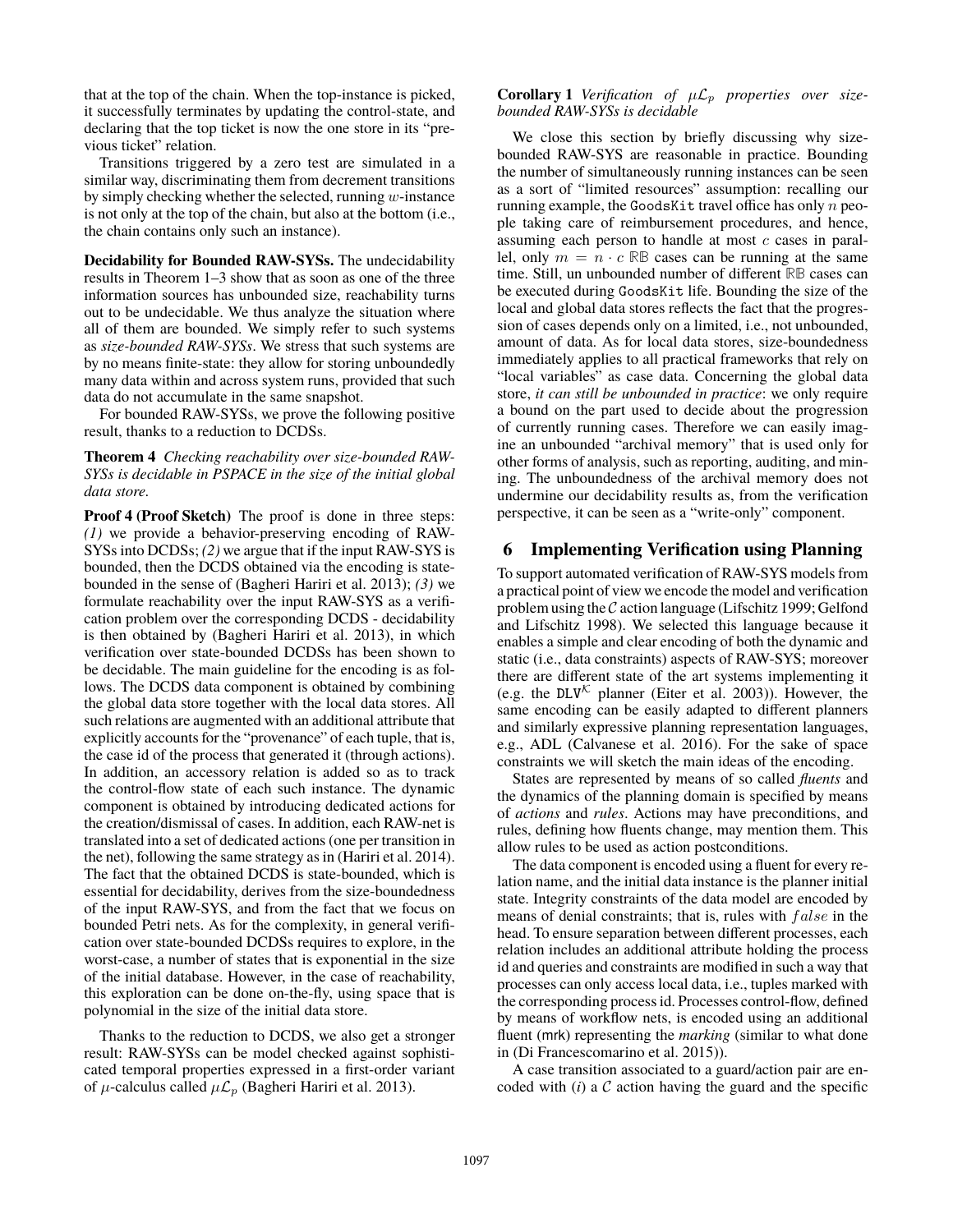marking as precondition and (*ii*) rules asserting straight facts if added by the effects and asserting negated facts if deleted by the effects (*iii*) rules taking care of updating the mrk fluent.

Functional terms are not directly available in most of the implementations of  $C$ -based action languages, therefore we simulate them by means of predicates and denial constraints enforcing functionality. Moreover, nondeterministic selection of the value is forced by means of default negation through a commonly used ASP pattern of rules. Using the results outlined in § 5 we can restrict to a domain of constants for the planning problem including those appearing in the initial instance, actions, and the (finite) set of constants obtained by abstracting the infinite elements from the original domain. The finiteness of the domain is guaranteed by the fact that the model is state-bounded.

Soundness and completeness of such an encoding w.r.t. the reachability problem are inspired by the results presented in (Calvanese et al. 2016). In particular, we establish a correspondence between state transitions in RAW-SYS and states of the action language specification.

The verification of reachability properties of the model is encoded with a query describing the goal state for the planner. These properties can be related to the state of the (global) data store as well as more general conditions over the dynamic of the system, e.g., the verification that there are no running processes can be performed by checking that no places are in the mrk relation (i.e. there are no tokens).

**An experiment with a concrete planner.** As a proof of the feasibility of the proposed approach we investigated the applicability of RAW-SYS with a concrete reasoning system  $(DLV^{\mathcal{K}})$  in the realistic setting of the RB example.

Specifically, we tested  $\sqrt{\text{Query} \mid \text{ADOM} \mid \text{PR} \mid \text{Time}(\text{ms})}$ the encoding of **RB** on different scenarios in which we varied the following two dimensions: *(i)* the size of the set of values of the active domain of employees and destinations (**ADOM**); specifically, **ADOM**  $\in \{5, 10, 20\}$ *(ii)* the number of pending requests (**PR**); specifically  $PR \in \{2, 5, 10\}.$ Considering the range of these parameters, we obtain a total of 8 scenarios per query. We focus on the following two existen-

| Vuci y         | ADUNI | . .            | 1 mile(m.s) |
|----------------|-------|----------------|-------------|
| Q1             | 5     | $\overline{c}$ | 482.2       |
|                |       | 5              | 499.2       |
|                |       | $\overline{2}$ | 3278.8      |
|                | 10    | 5              | 3950.4      |
|                |       | 10             | 3840.3      |
|                | 20    | $\overline{2}$ | 41660.1     |
|                |       | 5              | 64515.9     |
|                |       | 10             | 50019.9     |
|                | 5     | $\overline{c}$ | 982.2       |
|                |       | 5              | 9805.8      |
|                |       | $\overline{2}$ | 7143.2      |
|                | 10    | 5              | 7577.3      |
| Q <sub>2</sub> |       | 10             | 62415.5     |
|                |       | $\overline{2}$ | 90709.1     |
|                | 20    | 5              | 98616.2     |
|                |       | 10             | 116554.4    |

Table 3: Performance results

tially quantified queries (i.e., goals in the planning encoding):

**Q1**. a pending request has been processed;

**Q2**. a pending request has been accepted;

The experimentation has been performed on a pc running Windows 8 with 8GB RAM and a 2.4 GHZ Intel-core i7 and the results averaged on 10 iterations. Table 3 shows the performance of RAW-SYS on the **RB** example: the time required by RAW-SYS for achieving the goal ranges from

about 0.5s (482.2 ms) for **Q1** with very small active domains, to about a couple of minutes (116554.4 ms) for **Q2** with a size of active domains (ADOM) and pending requests (PR) which is realistic for a small enterprise. An execution time of two minutes looks reasonable for a verification system dealing with complex data that has not been optimized, thus giving the glimpse of the applicability of the approach to realistic scenarios. Moreover the required time seems to be not particularly affected by the number of pending requests (PR), while it seems to strongly depend on the size of ADOM.

# **7 Related Work and Concluding Remarks**

On the theoretical side, a number of works exist both in the area of data-aware processes and of (variants of) PNs. Unfortunately, when combining processes and data, verification problems suddenly become undecidable (Calvanese, De Giacomo, and Montali 2013). We can divide this literature in two streams. In the first stream, variants of PNs are enriched, by making tokens able to carry various forms of data, and by making transitions aware of such data, such in CPNs (van der Aalst and Stahl 2011) or data variants such as (Structured) Data Nets (Badouel, Hélouët, and Morvan 2015; Lazić et al. 2007), ν-PNs (Rosa-Velardo and de Frutos-Escrig 2011) and Conceptual WF-nets with data (Sidorova, Stahl, and Trcka 2011). For full CPNs, reachability is undecidable and usually obtained by imposing finiteness of color domains. Data variants instead weaken data-related aspects. Specifically Data Nets and  $\nu$ -PNs consider data as unary relations, while semistructured data tokens are limited to tree-shaped data structures. Also, for these models coverability is decidable, but reachability is not. The work in (Sidorova, Stahl, and Trcka 2011) considers data elements (e.g., *Price*) that can be used on transitions' preconditions. However, reasoning does not consider data values (e.g., 50\$) but only whether the value is "defined" or "undefined". The second stream contains proposals that take a different approach: instead of making the controlflow model increasingly data-aware, they consider standard data models and make them increasingly "dynamicsaware". Notable examples are relational transducers (Abiteboul et al. 2000), active XML (Abiteboul, Segoufin, and Vianu 2009), the artifact-centric paradigm (Gerede, Bhattacharya, and Su 2007; Damaggio, Deutsch, and Vianu 2011; Bagheri Hariri et al. 2013), and DCDSs (Bagheri Hariri et al. 2013). Such works differ on the limitations imposed to achieve decidability, but they all lack an intuitive control-flow perspective. RAW-SYS instead directly combines a controlflow model based on PNs and standard data models (à la DCDS) as first class citizens.

As future work, we plan to set up an extensive experimental evaluation optimizing our  $DLV^{\mathcal{K}}$  encoding, as well as to tackle verification properties beyond reachability, allowed by the result of DCDS state boundedness, through an encoding in state-of-the-art model checkers.

**Acknowledgement.** This research has partially been carried out within the Euregio IPN12 KAOS, which is funded by the "European Region Tyrol-South Tyrol-Trentino" (EGTC) under the first call for basic research projects.